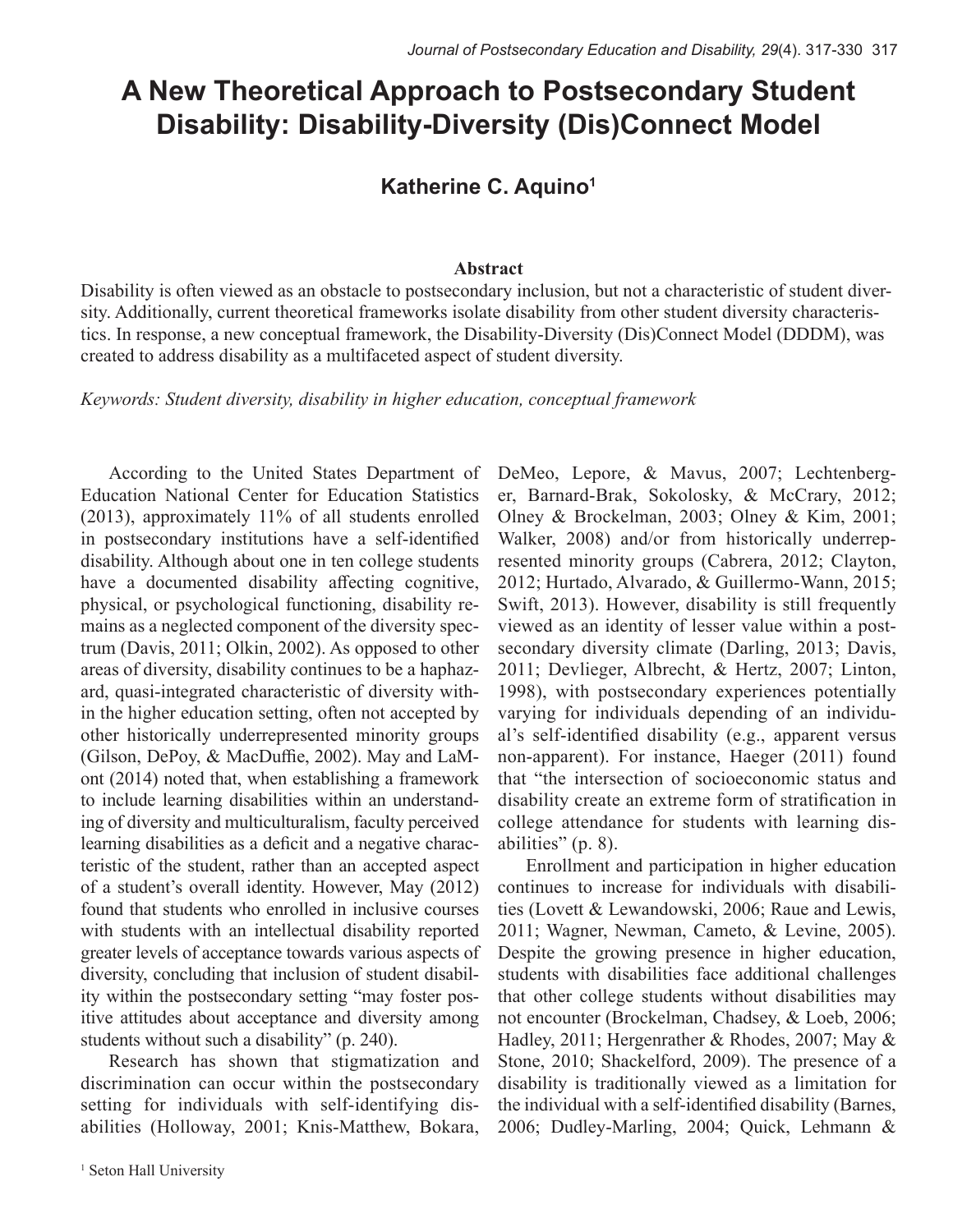Deniston, 2003; Wax, 2014), and is often used as ground for discrimination and/or stigmatization (Green, 2007; Ryan, 2007; Trammell, 2009; Walker, 2008). The medical model of disability, which describes disability as an impairment and deficiency that must be fixed, has negatively impacted the perception of individuals with disabilities and has shaped public perception about disability (Artiles, 2013; Cole, 2009; Ong-Dean, 2005; Shaw, Chan, & McMahon, 2012; Watermeyer, 2013).

Establishing disability-diversity inclusion at the institutional level is key to fostering overall campus climate of acceptance and system-wide student inclusion. As noted in Wilson, Getzel, and Brown (2000), students with disabilities often do not feel welcome and supported in the postsecondary institutional climate. If students cannot fully feel accepted by the higher education community, and/or are not satisfied with their postsecondary experience, students with disabilities may not be able to experience full inclusion in this setting. Additionally, and similar to how other forms of diversity have been integrated and accepted within the postsecondary educational environment, student disability needs to be re-conceptualized as a form of student diversity rather than as impairment and a medical limitation.

A disconnect between disability and diversity is documented throughout the literature (Darling, 2013; Davis, 2011; Devlieger et al., 2007; King, 2009; Schlemper & Monk, 2011) and research has suggested that better inclusion and equity is needed for increased integration and success for students with disabilities in higher education (Garrison-Wade, 2012; Getzel, 2008; Grigal, Hart, & Weir, 2012; Huger, 2011; Kurth & Mellard, 2006). As noted by Berry (1997) when discussing the formation of acculturation, "integration can only be 'freely' chosen and successfully pursued by non-dominant groups when the dominant society is open and inclusive in its orientation towards cultural diversity" (p. 10). Similar to acculturation, students with disabilities must have the opportunity to incorporate the concept of disability within the diversity landscape, establishing the opportunity to bridge disability into diversity (Olkin, 2016). Although conceptualizations of complex, multifaceted influences on identity can be found in other fields (Hays, 2008; Sue; 2010), the lack of frameworks within postsecondary literature that approach disability as a component of diversity support the need to create a conceptual framework that redefines disability within the higher education environment.

## **Students' Self-Perception of Disability Within the Postsecondary Setting**

Possessing a disability does not assume all students will share the same postsecondary encounter. Whether it is the student's specific type of disability, institutional environment, socio-academic inclusion, or overall self-identity, students with disabilities undergo various transitions within the higher education setting, influencing their academic achievement and overall experience. Limited social opportunities and underutilization of accommodations and support services contribute to a large percentage of students with disabilities not completing degree requirements and leaving college early (Quick et al., 2003).

To better understand students with disabilities and the potential stigma and exclusion they may face, it is vital to learn first-hand accounts of what they may endure. Troiano (2003) interviewed college-level students with learning disabilities regarding their postsecondary experiences and understanding of their diagnosis and found that the students interviewed had, over a period of time, established reactions to and opinions of their learning disability developed, in part, by their college experiences and noted that "students discovered that the more they understood about their learning disability and their individual needs, the easier it would be to communicate those needs to others" (Troiano, 2003, p. 408). One of the responses to potential stigmatization experienced directly related to the disability, highlighted how an individual may construct and identify various levels of one's identity, with disability serving as a negative contribution:

Perhaps the most moving account of feeling stigmatized came from Shawna. She described her father's initial reaction to her learning disability diagnosis: My father, he told me this and I believe it, that you should try not to let people put that label on you, that label of a learning disability. He said you already have a label as a woman, and then as a Black woman. Don't let people put one more label on you that is going to hold you from succeeding and that is going to make people expect less from you. (Troiano, 2003, p. 413)

This case highlights that individuals with a disability, and those around them, can understand various components of their overall identity (e.g., gender, ethnicity, etc.), yet still conceptualize disability as a 'lesser than' aspect of who they are.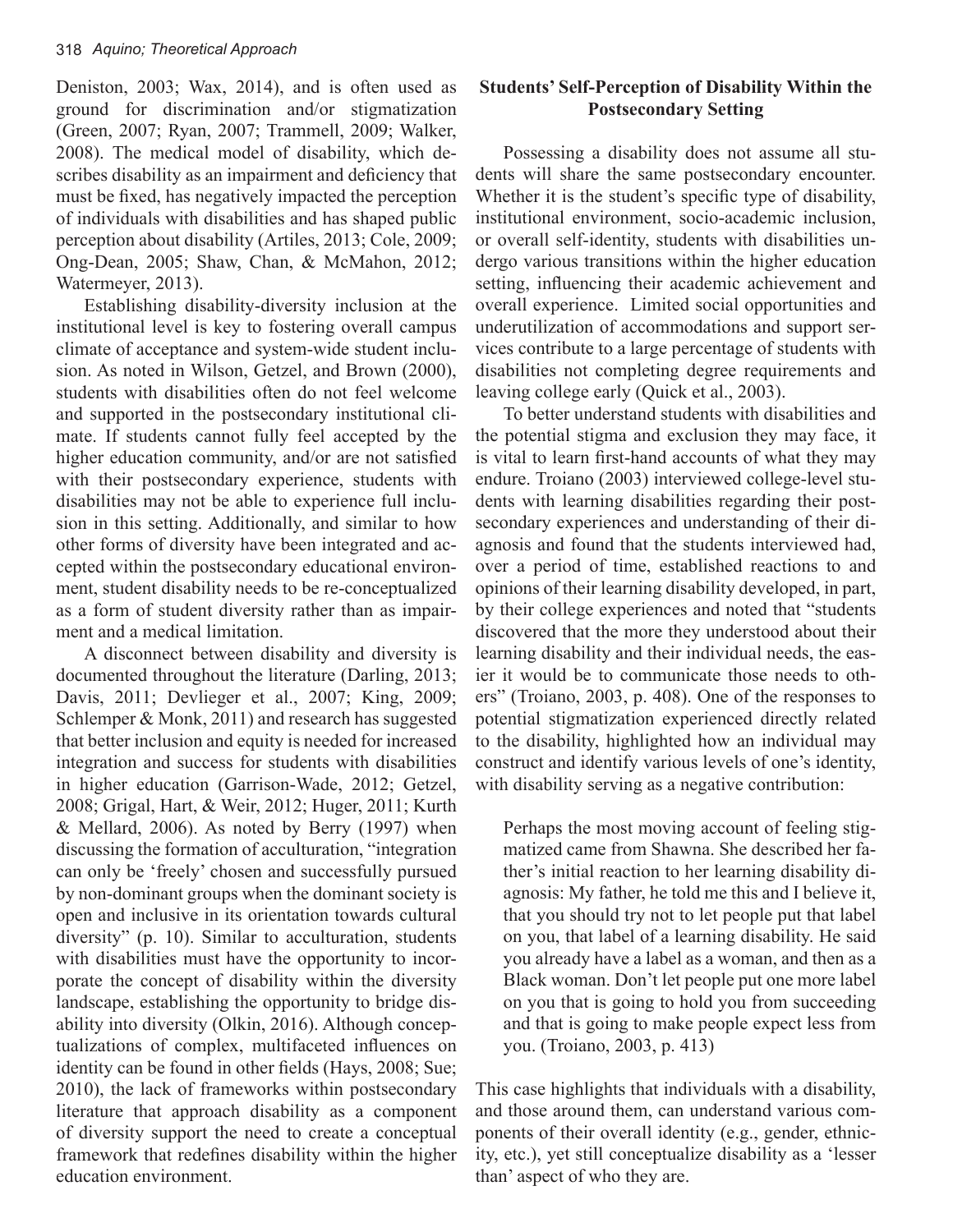As currently defined by the World Health Organization's International Classification of Functioning, Disability, and Health (ICF), disability is understood as a term for "impairments, activity limitations and participation restrictions. Disability is the interaction between individuals with a health condition . . . and personal and environmental factors (e.g. negative attitudes, inaccessible transportation and public buildings, and limited social supports)" (World Health Organization, 2013, para. 1). Prior to the redefined interpretation of disability at the beginning of the 21st century, the World Health Organization (WHO) promoted their initial definition of disability. Created in 1980, the definition was medically-focused and viewed disability apart from a human experience. *In the International Classification of Impairments, Disabilities, and Handicaps*, the WHO (1980) established three influential interpretations of the concept of disability including, (1) impairment - "any loss or abnormality of psychological, physiological, or anatomical structure of function" (p. 27), (2) disability- "any restriction or lack (resulting from an impairment) of ability to perform an activity in the manner or within the range considered normal for a human being" (p. 28), and (3) handicap - "a disadvantage for a given individual, resulting from an impairment or a disability, that limits or prevents the fulfillment of a role that is normal (depending on age, sex, and social and cultural factors) for that individual" (p. 29).

For the past two decades, this widely accepted understanding of disability fails to distinguish between various types of disability, identify additional components to assist with accommodation supports, and frame disability as a mainstreamed, universal experience (Accessing Safety, 2010). The 1980 WHO definition served as the structure for the medical model of disability that was used in subsequent disability policy and initiative governance. The medical model of disability conceptualizes disability as a pathology, rooting disability within stigmatization (Cole, 2009; Shaw et al., 2012). According to Artiles (2013), "the medical model's defining characteristic is the assumption that disability is located in biological impairments . . . implicit in the 'damaged body' trope of the medical model are uninterrogated assumptions about the normal body" (p. 334). The model is driven by addressing an individual's disability as a mode for eventual change and improvement (Watermeyer, 2013), viewing

disability not as a component of one's overall identity but a problem to be remediated through supportive services. While the model provides a foundation for policies and overarching legalities, the medical model of disability establishes a distinct separation between disability and all other demographic factors (e.g., ethnicity, social class, gender, etc.), thus increasing the potential for disintegration between disability and other identity memberships (Artiles, 2013). This criticism serves as the impetus for redefining how disability is interpreted in the academic and professional sectors, and account for the current, stigmatized identity of disability (Ong-Dean, 2005).

## **Connecting Disability to Diversity: Theoretical Frameworks**

A response to the medical model of disability and its focus on disability as a debilitating limitation in an individual's life, the social model of disability defines disability as a component of social construction, placing the idea of disability within society, not within the individual (Artiles, 2013). Viewing disability as a potentially excluded element of the social environment (i.e., social perception disabling the individual rather than the actual diagnosis), the social model of disability seeks to eliminate the current segregation between individuals with and without disabilities (Shakespeare, 2006). This social constructionist approach highlights how the current undermining of one's disability status stems from the medical management of disability, creating the deep-seated stigmatization of disability, the medical community assuming the need to "fix" or "cure" disability, and the inaccurate categorization and labeling of disability (Barnes, 1991; Oliver, 1990; Oliver & Barnes, 1993). This understanding of how disability is perceived (not as a limitation but a socially-produced mindset) increases the accountability of the environment around the individual with a disability and attempts to decrease the stigmatization of disability.

Similar to the social model of disability, the minority group model, a framework structured on the "sociopolitical definition of disability" (Hahn, 1996, p. 41), explains the current construct of disability as a stigmatizing and oppressive discriminatory characteristic. This stigmatization acts as the most significant, and impinging, component of an individual's disability (Hahn, 1985). Hahn (1986) structured the paradigm on three overarching postulates including that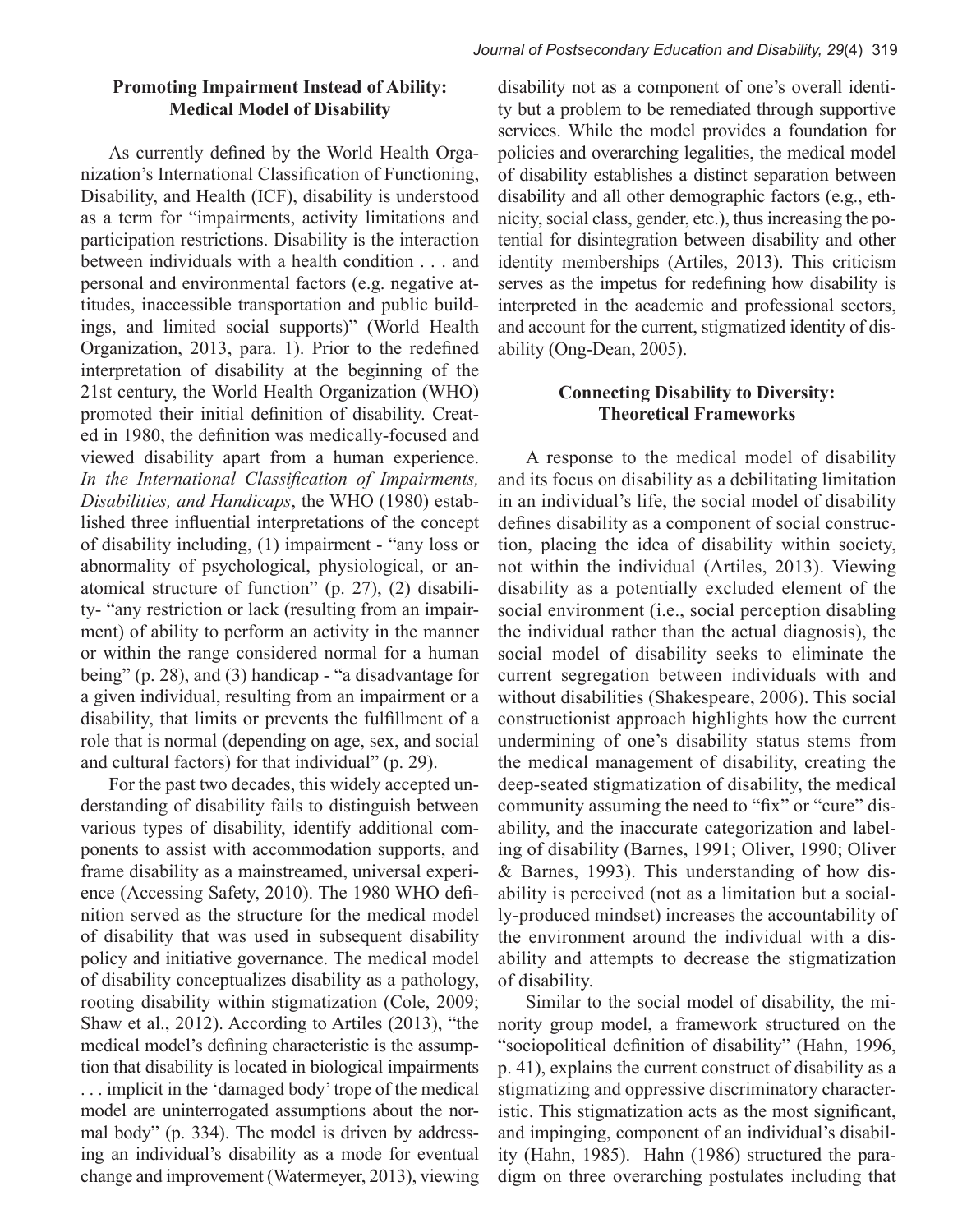individuals with disabilities experience the majority of disability-related obstacles through the negative perception of disability and how their functioning (or lack thereof) is viewed (even if their overall functionality is incorrectly assumed), that societal perception of disability is rooted in how policy conceptualizes and organizes disability within society, and that there is a cyclical effect between the social perception of disability and the creation and implementation of disability policy. Although public perception is influenced by enacted policies, societal views of disability prejudices how policy is structured and subsequently instituted (Hahn, 1986).

Acknowledging that the current lack of equity for individuals with disabilities promotes the idea of impairment instead of equality, this model calls for the need to improve rights for individuals with disabilities (Hahn, 1983; Hahn, 1987; Shapiro, 1993). Hahn (1996) noted that disability is stereotypically viewed as a limiting, sympathy-induced personal hardship, causing pity instead of empowerment (the latter often created through other minority-focused movements). However, the model lays a foundation for individuals with disabilities by framing disability as a unifying, minority-group community-building characteristic, and acknowledging disability as an oppressed minority group identity (Landsman, 2005). Although this framework highlights a vital component of disability (identity oppression creating a minority status), it does not consider how disability as a minority status is included within an academic environment.

Lastly, and of particular importance, the theory of intersectionality establishes the vital junctures needed in bridging disability within the diversity milieu, promoting the identification of multiple diversity memberships. Developed by Kimberle Crenshaw (1991), *intersectionality*, identifies the experiences of "subgroups without a larger identity category are marginalized, through understanding the cultural construction of identities within and across individuals, and uncovering how social, institutional, and political structures shape and reinforce identity formation, and influence identity salience across contexts" (Garcia & Ortiz, 2013, p. 37). The concept of intersectionality was originally created for, and applied to, critical scholarship focused on inequality and concerns related to gender and ethnicity. However, it has evolved into a more frequently used application, thoroughly exploring the function and dispersal of justice and equity for various groups and identities (Hancock, 2007). According to Cole (2009), intersectionality

makes meaning of the potential junctions and obstacles created by an individual's membership and identification of multiple identities. Identity intersections may affect individuals uniquely, with the potential for increased discrimination due to the additional diversity identity components (memberships) they are identifying with (Purdie-Vaughns, & Eibach, 2008).

An individual may possess multiple identities (e.g., disability, specific racial/ethnic status, sexual orientation, etc.), allowing specific identities to be more salient than others (Erevelles & Minear, 2010). Moreover, Erevelles and Minear (2010) noted intersectionality can occur within three distinct framework categories: anticategorical (intersections are social constructs), intracategorical (intersections are due to layered stigmas), and constitutive (intersections are conditional and occur within specific contexts). Regardless of the specific lens of the intersectionality framework, the theoretical concept highlights the probability and frequency of establishing and identifying with multiple memberships.

Though it was not initially included, disability serves as a vital component of the intersectionality framework. Disability intersects with racial or ethnic background, gender, sexual orientation, and/or religious affiliation. However, disability has been considered to be a limiting, "lesser than" membership among other diversity characteristics (Hirschmann, 2013). Although numerous groups can experience similar marginalization, disability endures as one of the most significant and debilitating membership categories affected by discriminatory social perception (Stanley, Buenavista, Masequesmay, & Uba, 2013). As noted by Erevelles and Minear (2010), the "omission of disability . . . [in] intersectionality has disastrous and sometimes deadly consequences for disabled people of color caught at the violent interstices of multiple differences" (p. 128). Including disability is necessary to diminish the historical stigmatization faced by this population and assist in better integrating individuals with disabilities within the higher education environment.

Traditionally, diversity has been narrowly defined and has not fully applied to varying and multiple social identities (Artiles, 2003). Research focused on disability often focuses on outside support (e.g., role of family, community) and logistics (e.g., policy, service availability); however, there has been limited research investigating how multiple identities and institutional climate intersect with students' disabilities and influence overall academic success (Garcia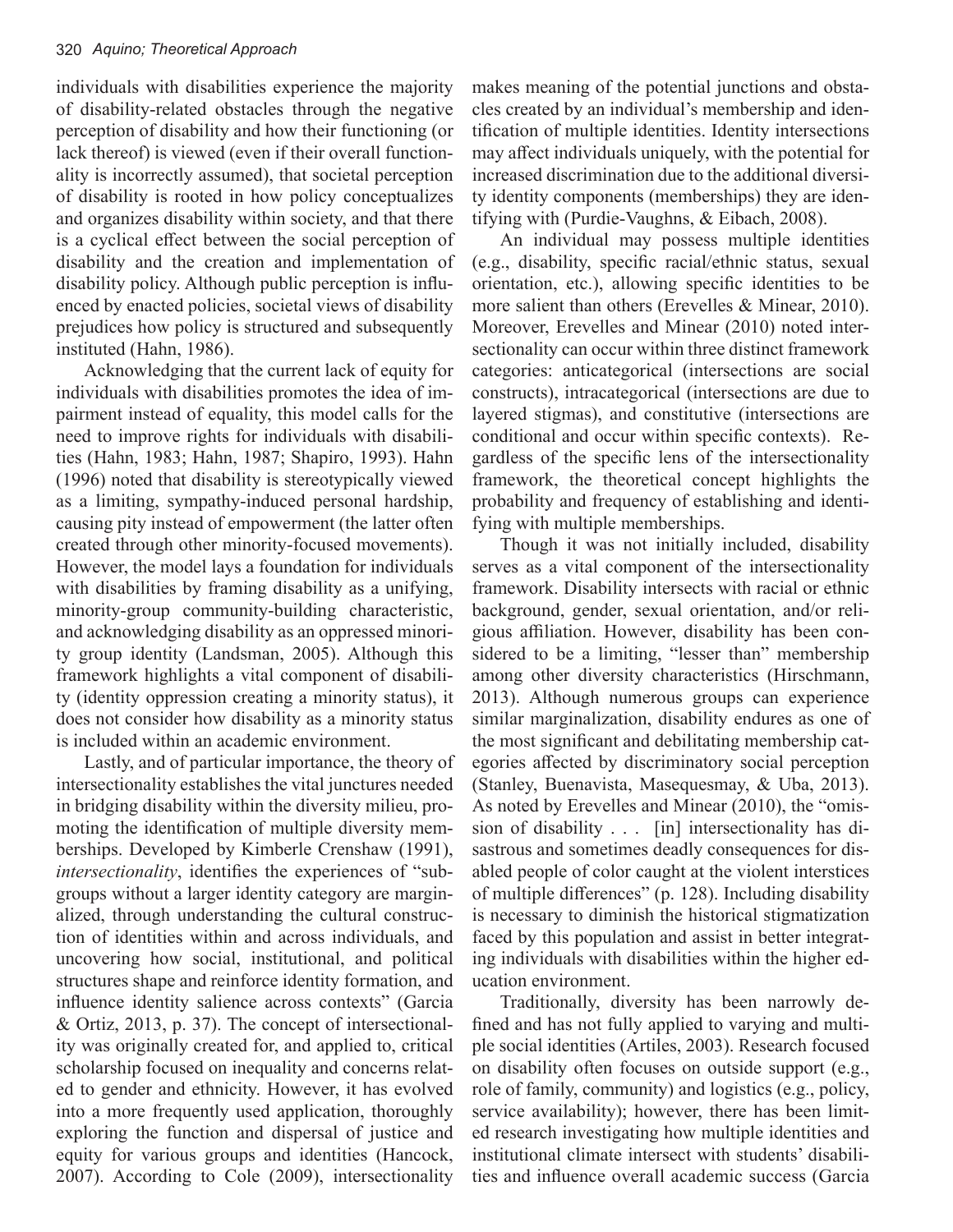*Journal of Postsecondary Education and Disability, 29*(4) 321

& Ortiz, 2008). Additionally, other diversity memberships have diminished the connection and perceptual similarities between ethnicity, gender, and disability. As noted in Erevelles and Minear (2010), associating disability with ethnicity, specifically African Americanism, has been "detrimental" (p. 132) to individuals of color within the diversity landscape in the United States, thus promoting disability as a separate, medical abnormality. For other identity memberships, it has been perceived that associations with disability decrease the empowerment and increased equity fought for (Artiles, 2011). Exploring the impact of disability on Asian Americans through the use of the National Latino and Asian American Study dataset, Mereish (2012) found that Asian Americans with disabilities experience more discrimination, distress, and oppression than those not identifying with a disability. To note, of the 2,095 Asian Americans included within the sample, 15.8% identified as having a disability, which is reflective and proportionally appropriate to the 19% of U.S. civilian non-institutionalized population living with a disability (United States Census Bureau, 2010). Although the effect sizes of the author's findings were small, this study highlights that despite the potential for stigmatization and oppression due to racial/ ethnic membership, the presence of a disability increases experienced stigmatization and discrimination.

The intersectionality framework provides an important and suitable foundation for exploring the connections and divergences occurring for individuals with disabilities and the complexities of possessing additional cultural-social identities (Mereish, 2012). When exploring the intersectionality of disability, age, gender, and ethnicity in harassment allegations, Shaw et al. (2012) found that possessing a behavioral disability and/or identifying with another minority status (e.g., female, racial minority background) increased individuals' likelihood of experiencing disability harassment. Although Shaw et al.'s (2012) study explored disability harassment in the postsecondary employment setting, it can be inferred that presence of disability and impact of other identity memberships may yield similar experiences and potential harassment/ stigmatization occurrences within the higher education setting.

## **Conceptual Framework: Disability-Diversity (Dis)Connect Model**

Although disability, specifically within the academic environment, has been explored, little research has documented the importance of its inclusion in diversity literature. The Disability-Diversity (Dis) Connect Model (DDDM), a new conceptual framework, approaches disability as a multifaceted aspect of campus diversity. It is hypothesized that the current institutional climate is limited in its knowledge and understanding of student disability within a higher education setting due to minimal exposure and awareness of disability. This environment then perpetuates the continued lack of awareness and misunderstanding of student disability. Drawing upon theoretical underpinnings rooted in the social model of disability (Oliver, 1996), minority group model (Hahn, 1986), and intersectionality (Crenshaw, 1989; Hirschmann, 2013), in the DDDM, it is postulated that the role of postsecondary student disability is structured through the student's own acknowledgement of disability. This understanding of disability can then enable students with disabilities to recognize past stigmatization, develop resiliency, and move toward a greater understanding of postsecondary student diversity.

### **Model Postulates**

The DDDM framework is predicated on seven tenets related both to the experiences of students with disabilities as well as postsecondary community members' perception of disability within the higher education environment. Disability is often a minimal aspect of postsecondary diversity with limited opportunities to increase student empowerment and campus-based awareness (Davis, 2011). Disability must not only be viewed as a component of diversity but also be acknowledged as unique student characteristic. Students with disabilities "cross all racial, gender, educational, socioeconomic, and organizational lines" (Disabled World, 2014, para. 1) and serve as the largest multicultural minority (Anderson, 2006).

The DDDM framework is grounded on the following tenets:

1. Disability is influenced by social constructs (Oliver, 1996; Shakespeare, 2006) the medical definition of disability (Artiles, 2013; Cole, 2009; Shaw et al., 2012), as well as the legal definition of disability. Within the postsecondary environment, this can be instru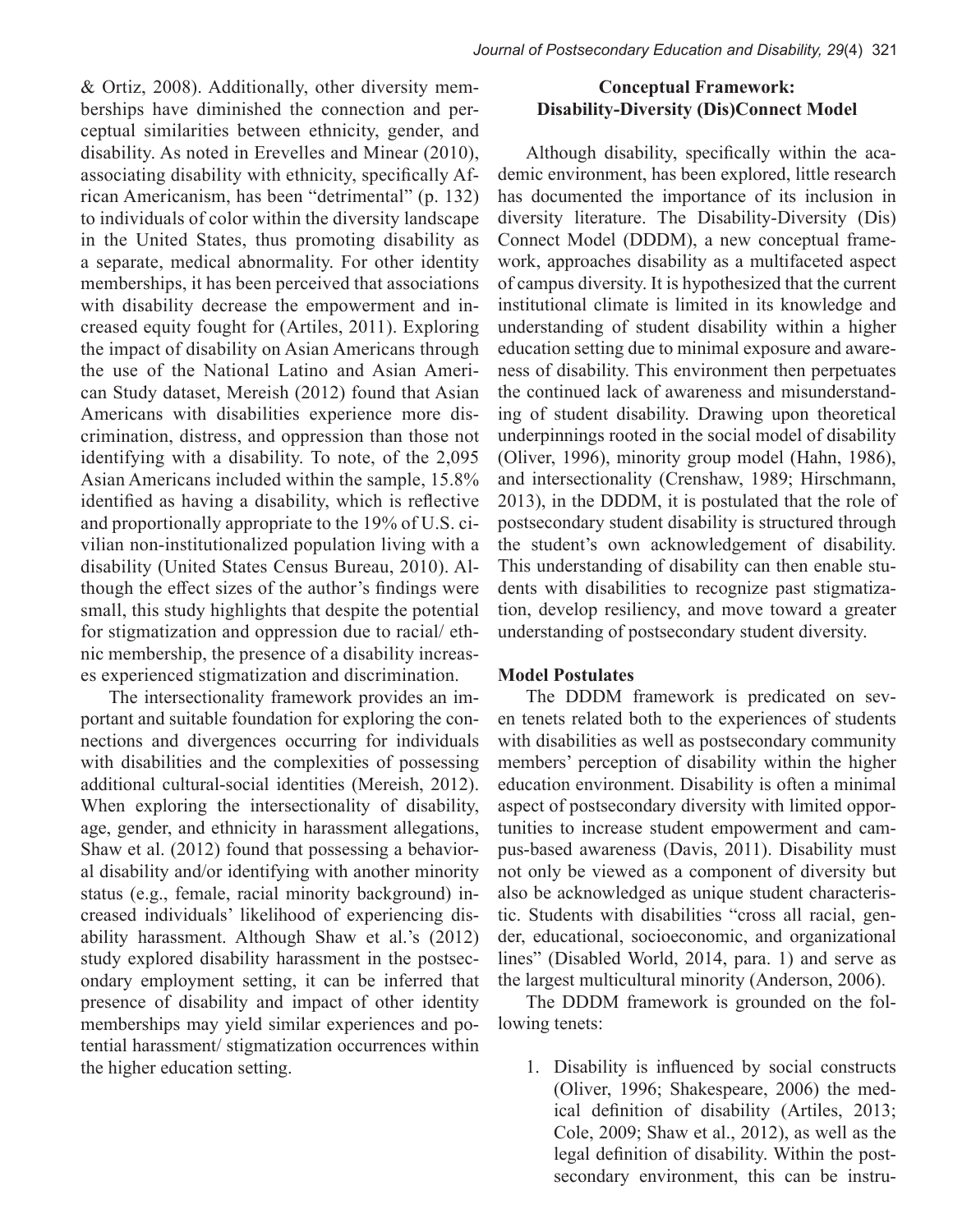mental in guiding students' accommodation plan process and structure their postsecondary experience. Possessing a disability within the postsecondary educational environment can be viewed as a multifaceted component of diversity with socially, medically, and legally structured features, allowing the opportunity for disability to be a part of the student's identity.

- 2. Self-identification and accommodation plan development may create stigma within an education environment, with students and faculty not fully aware of what a disability truly means (Hadley, 2009; May & Stone, 2010; Milsom & Hartley, 2005). When a student self-identifies and establishes an accommodation plan, it is a voluntary commitment a student participates in. Despite this voluntary commitment for accommodation support, members of the postsecondary community should not discriminate or judge as they may also participate in voluntary commitments within the higher education environment similar to disability service support (i.e., scheduling coursework to accommodate personal needs).
- 3. Disability within a postsecondary dynamic is often indicative of student stigmatization (Holloway, 2001; Olney & Brockelman, 2003; Olney & Kim, 2001). Students with disabilities may experience social exclusion from their peers and/or feel unacknowledged in campus activity programming and diversity-based coursework. Because of this unique experience, disability could be considered a postsecondary minority status (Hahn, 1985; Hahn, 1996), similar to minority categories including ethnicity, thus an essential component of diversity.
- 4. Students with disabilities can identify as a member of their postsecondary student diversity system because of their disability or a combination of their disability and another diversity categorization (Hirschmann, 2013). "Disability-diversity" is the understanding of disability as an equal, non-stigmatized characteristic of student diversity and is created through understanding one's own disability and how perception of disability within the socio-academic environment plays in overall identity formation. Impact of disability with-

in a student's "disability-diversity" identity can vary among individuals.

- 5. The intersection of identities (e.g., presence of disability, gender, racial background, sexual orientation, etc.) is interpreted and understood uniquely by each individual (Crenshaw, 1991; Hirschmann, 2013). Interpretation of various memberships and their impact on a student's life can evolve with new life experiences (e.g., beginning college).
- 6. The idea of disability within the postsecondary environment continues to evolve (Shallish, 2015). Minimal exposure within a campus setting and frequent exclusion from diversity-based activities forces students with disabilities to perceive their disability as an unaccepted component of higher education diversity. As disability becomes a consistent, ongoing aspect of student diversity, students will view disability not so much as a medical impairment but as a vital and accepted component of higher education diversity.
- 7. Disability is not static and includes physical, emotional, intellectual disabilities or a combination of multiple disability categorizations. There are many types of disabilities that should not be viewed as a singular entity (Centers for Disease Control and Prevention, 2014; Raue & Lewis, 2011; World Health Organization, 2011). To be truly accepted as a component of diversity, disability must be understood as a multifaceted, multifunctioning concept contributing to the individual's overall identity. For example, level of functioning, type of disability, and the disability visibility (e.g., wheelchair use, use of adaptive technology) all contributes to understanding diversity within student disability as well.

## **Defining the Disability-Diversity (Dis)Connect Model**

Considered a groundbreaking higher education-based theoretical framework, Tinto's (1975) model of students' persistence investigated the importance and impact of students' social integration within the campus environment on their retention and commitment to graduate. However, as noted in Hurtado and Carter (1997), the framework did not address students' sense of belonging within the higher education environment for student groups who are considered racially or ethnically diverse. When using the term 'integration,' negative connotations may be associat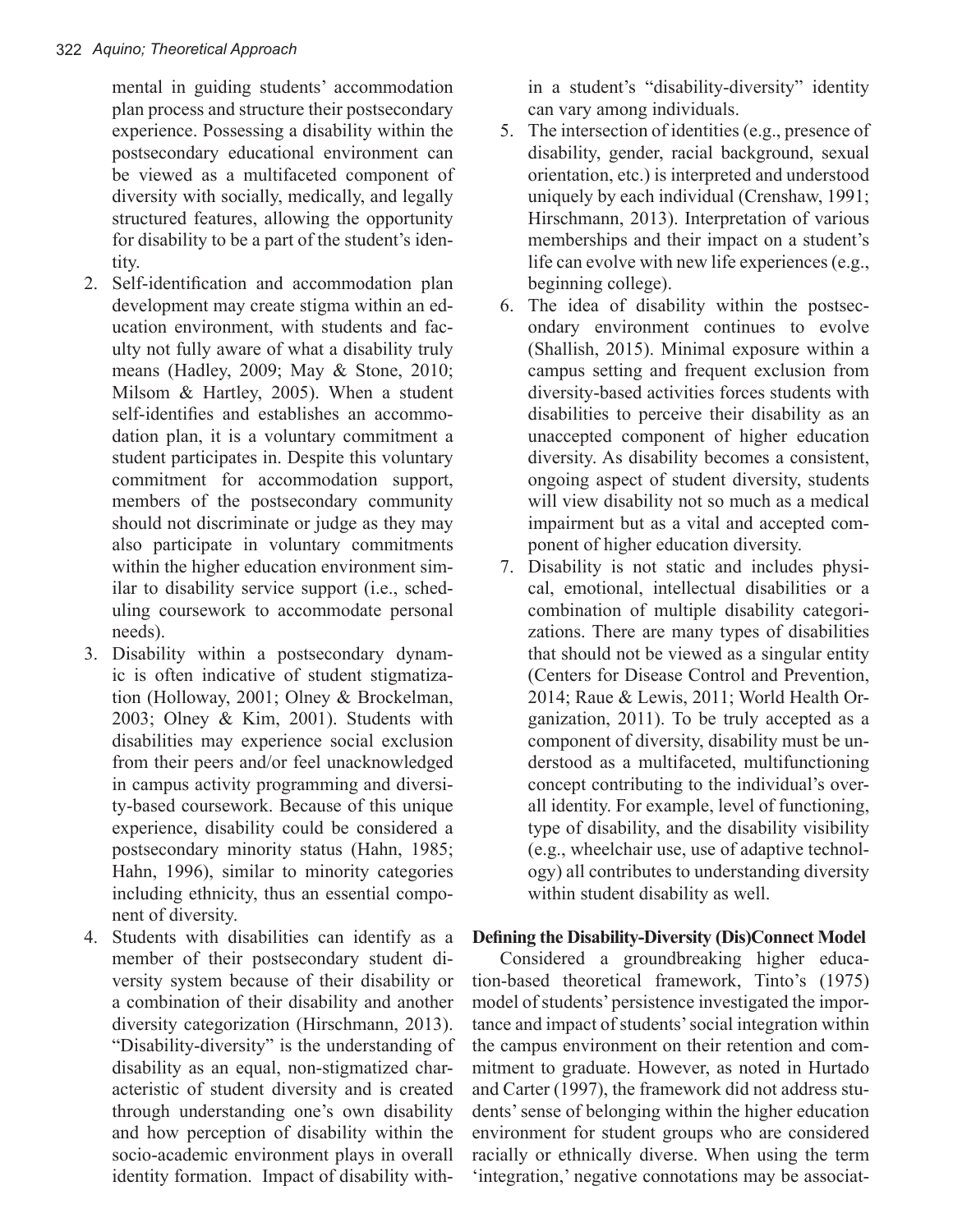ed with the understanding of this term under Tinto's original theoretical framework and that "integration can mean something completely different to student groups who have been historically marginalized in higher education" (Hurtado & Carter, 1997, p. 326).

Research notes that, although not included in literature exploring the marginalization of student of diverse racial and ethnic backgrounds, students with disabilities also endure stigmatization and marginalization within the educational setting (Herrick, 2011; McCune, 2001; Wilson et al., 2000). Students with disabilities may have similarly unique postsecondary integration experiences as students from diverse racial and ethnic backgrounds and, therefore, the use of 'integration' can be argued as a justified term for this model and can be considered what Hurtado and Carter (1997) termed "a subjective sense of integration" (p. 341). Therefore, the DDDM will use the terms "inclusion" and "integration" interchangeably, where both encapsulate students' sense of belonging, peer interactions, and acceptance in social and academic experiences in a higher education setting and is aware of the critique made of the original idea of student integration and will present evidence that students with disabilities are also within the marginalized interpretation of integration as well.

Miller, Parker, and Fillinson (2004) argued that a new, overarching label could assist in diminishing stigma associated with disability. However, current frameworks and social perception of disability make this a challenging task (Waterstone & Stein, 2008). As indicated in Figure 1, student disability is frequently influenced by the medical model of disability and the traditional understanding of student diversity, negatively impacting disabled students' opportunity to integrate without stigmatization from others (Artiles, 2011; Artiles, 2013; Davis, 2011; Linton, 1998). The DDDM framework serves as a foundation in restructuring the role of student disability within a postsecondary setting. Including disability into the postsecondary diversity is multifaceted and students, faculty, and staff must all contribute to realigning the disability-diversity disconnect. The amalgamation of social and medical theoretical concepts and the incorporation of resiliency and identity development allow for holistic and positive approach to student disability. The crux of the DDDM framework is rooted in the advocacy of equal acceptance and inclusion in a diverse college setting. Jones and McEwen (2000) noted the importance of an individual's understanding oneself as possessing multiple identities, transcending identity development beyond a single component of "self." If individuals understand disability as an equal component of diversity, increased inclusion of students with disabilities within the postsecondary environment can occur.

Within the Disability-Diversity (Dis)Connect Model, two modes of disability – diversity emerge in college environments, presenting the ability, or inability, for students with disabilities to be included and confront similar issues as students identifying with other diversity memberships. Each disability – diversity experience relates to both the students' perception of the role their disability plays in their life and the postsecondary environment.

The two student disability transitional types within the Disability-Diversity (Dis)Connect Model include:

- *• Disability-Diversity Disconnect:* The student with a disability does not have the desire to fully (or intentionally) participate within the postsecondary environment and does not integrate due to difficulty incorporating disability into postsecondary environment and possessing dissimilar experiences from students identifying with other diversity memberships. Students within this type have negative experiences integrating within the higher education environment. The student does not view the college environment accepting of disability, specifically as a component of student diversity. The disability-diversity disconnect remains.
- *• Disability-Diversity Connect*: The student with a disability perceives his/her disability as one of the many components within his/her overall identity and role within a postsecondary setting. Additionally, disability within the postsecondary environment may be viewed as a component of postsecondary diversity. The student believes that disability is fully incorporated into student diversity and an equally important characteristic within the postsecondary diversity milieu. Feelings of disability–diversity inclusion occur through positive experiences of self-development, desire to participate within the postsecondary community, and achievement of socioacademic goals. The disability – diversity disconnect no longer remains.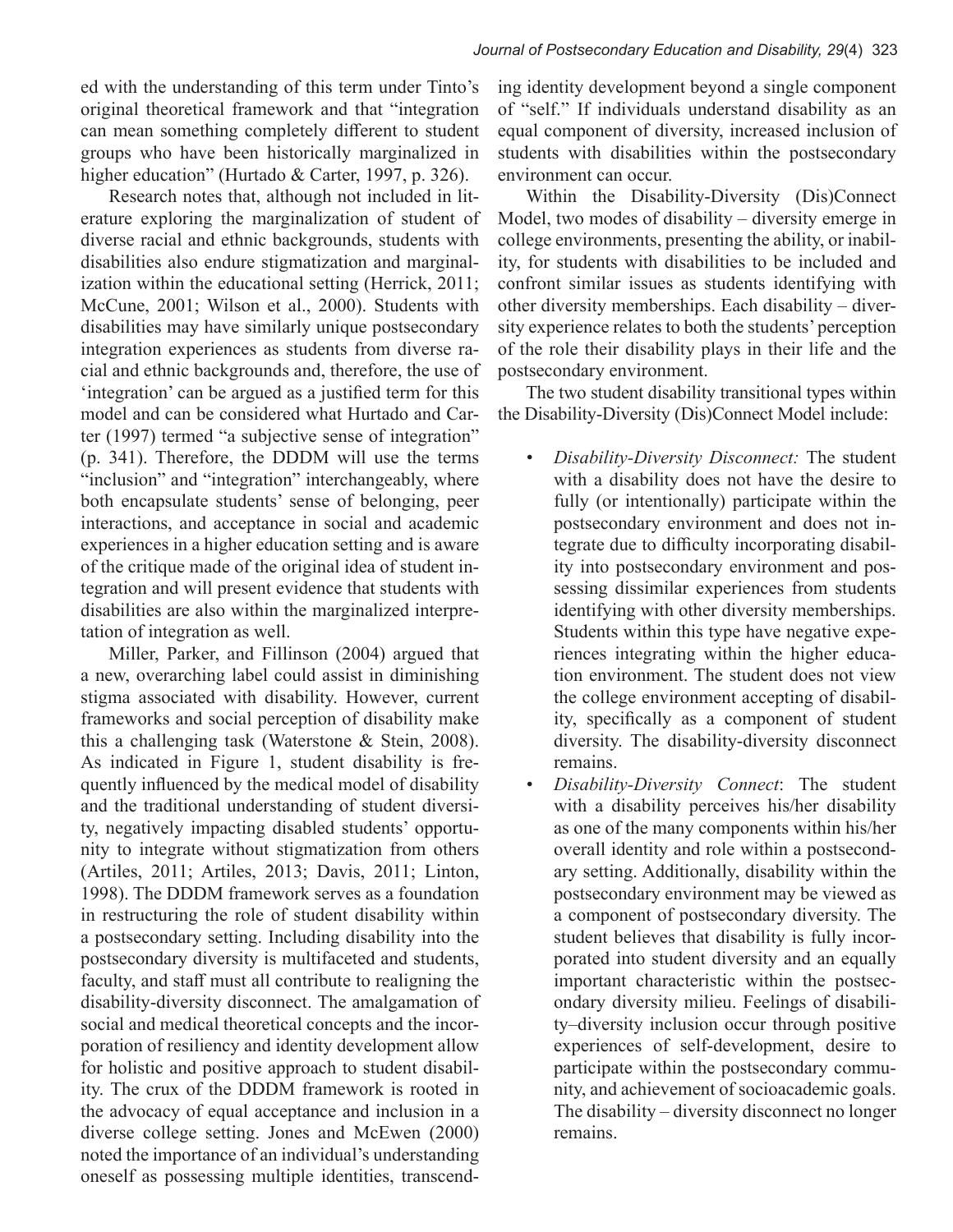As cited in Clark, Middleton, Nguyen, and Zwick (2014), institutional integration "refers to a student's ability to adapt to and assimilate into educational environments (p. 31) and organized into two specific types – academic integration and social integration (Tinto, 1975; Pascarella & Terenzini, 1980; Astin, 1975). Although academic and social integration both occur within the same postsecondary environment, academic integration focuses on students' academic performance, ability to endure educational demands, and achieve academic goals and social integration is students' involvement with activities and developing social interactions and networks (Pascarella & Terenzini, 1980; Astin, 1975, 1993). Although they are unique entities, research indicates a potential positive relationship between the two forms of integration that may impact the successfully completion of postsecondary requirements (Pan, Guo, Alikonis, & Bai., 2008; Tinto, 1975; Ullah & Wilson, 2007).

Illustrated in Figure 2, students with disabilities can perceive their postsecondary experiences, and the construct of disability, is either positive and included ("Disability-Diversity Connect") or negative and disintegrated ("Disability-Diversity Disconnect"). At the point of enrollment, each student possesses specific characteristics that may lend to his or her postsecondary experience, including demographic characteristics (e.g., ethnicity, gender, disability type, etc.). In addition to one's demographic features, a student's choice of higher education institution (e.g., public/ private, two-year/four-year, level of selectivity, etc.) may affect his or her overall experience of higher education. The unique combination of demographic and institutional characteristics lend to the overall diversity of the student and the postsecondary environment. Moreover, these characteristics may lend to students' future academic and social opportunities within the higher education environment. Increased access to academic and social experiences within the postsecondary setting may impact the perceived level of academic and social integration (postsecondary inclusion) for students with disabilities; however, and most importantly, students with disabilities must perceive that disability is an included and accepted component of student diversity to perceive they are truly connected to their institutional setting.

#### **The DDDM: Bridging the Missing Link in Student Diversity**

The DDDM introduces a new approach to understanding student disability within a higher education setting. Historically, student disability has been viewed under theoretical mindsets with a focus on impairment, stigma, and oppression. The DDDM establishes the importance for inclusion of disability within student diversity for greater student acceptance and inclusion within a higher education dynamic. Students with disabilities can have varying experiences that are influenced by their disability and its impact on their postsecondary experience. In order to redefine student diversity, students with disabilities and higher education institutions must begin to incorporate disability within diversity for better inclusion and overall acceptance. Additionally, for a student to understand disability as an important and equal component of his or her identity, intersecting with other identity characteristics, their perception of the disability and their understood role within the postsecondary education must be positive. When a student participates in academic and social environments on campus, his or her feelings of acceptance and perceived inclusion have a greater likelihood of occurrence. When a student feels accepted and integrated, he or she has a greater opportunity to understand the disability as another component of one's identity and, therefore, blends more seamlessly with other diversity characteristics. This is when disability can truly intersect within diversity.

The significance of this new conceptual framework is to underscore the need for improved inclusion of disability within the diversity spectrum. Little research includes equal importance of disability within student diversity. Moreover, research does not always address the multidimensional construct of disability. Olney and Brockelman (2005) found that students with disabilities often interpret their disability differently depending on their gender and type of disability they possess. The DDDM framework lays a foundation for future research on the integration of student disability within the postsecondary diversity dynamic and the importance of personal interpretation of disability in relation to others in overall identity development. Reimagining the social and medical influences contributing to the current perception of disability in higher education can assist in identifying the current cyclical relationship between the stigmatization of student disability at the postsecondary level, student awareness of disability, and the socio-academic experiences of students with disabilities.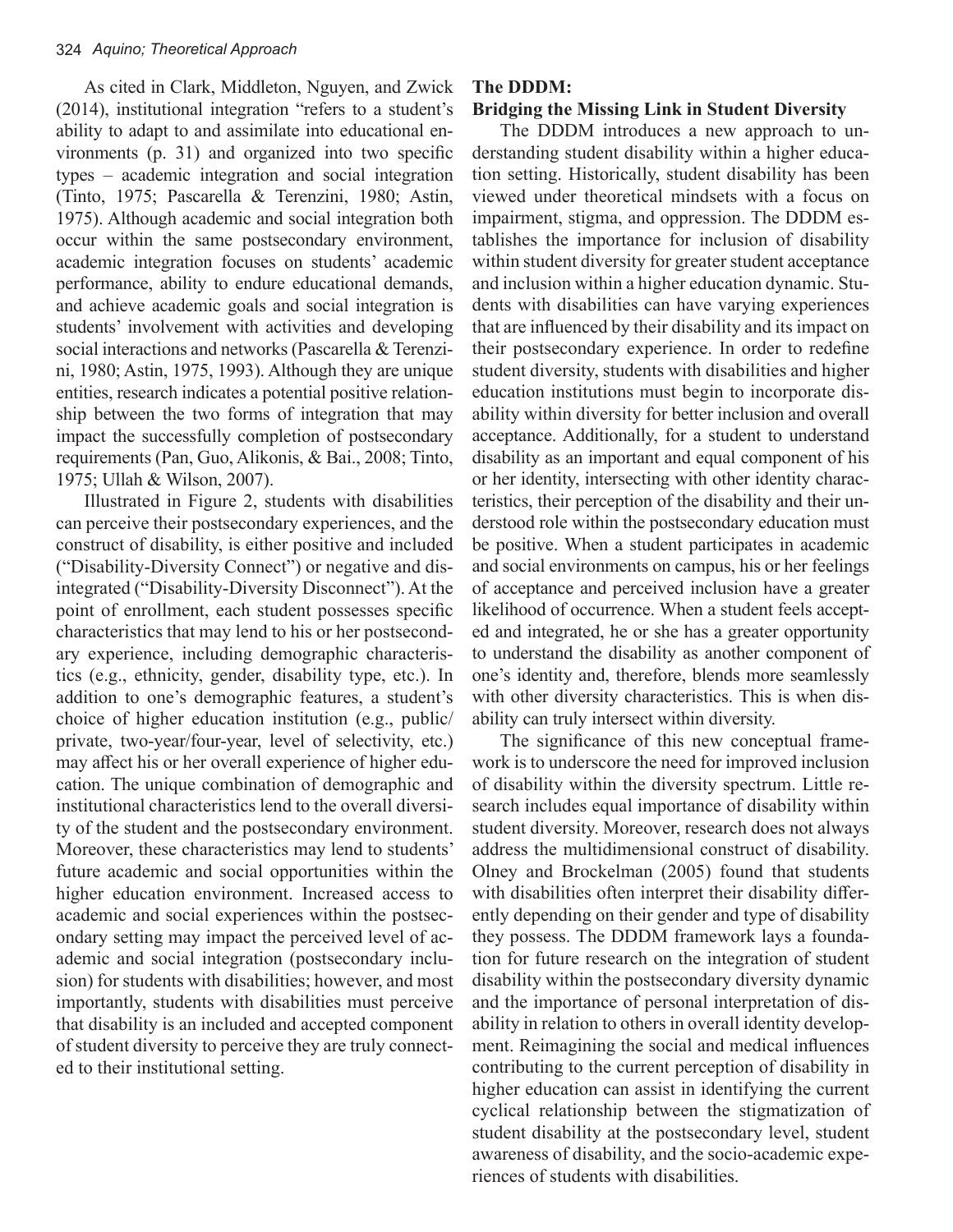Hurtado, Milem, Clayton-Pedersen, and Allen (1998) noted that although the higher education environment cannot reverse historical exclusion of minority groups of specific racial backgrounds, it is vital to assess the current postsecondary landscape to ensure there are no longer segregating components of student diversity. Similar to historical assimilation and desegregation of other diversity categories (e.g., ethnicity, gender) within the postsecondary environment, disability must be reassessed for its importance of inclusion as part of the student diversity landscape. Confluence of the medical model of disability, social perception and confusion as to what constitutes disability and how it applies to the postsecondary setting continues to perpetuate ongoing stigmatization and results in the exclusion from its identification as a positive component of diversity membership. As noted earlier, research has shown that level of inclusion and postsecondary expectations may contribute to the understanding of student disability within a higher education environment. However, much more work needs to be done to better cognize if students identifying with other diversity memberships parallel similar experiences, creating comparable postsecondary experiences related to the overarching contribution of diversity within the higher education milieu. If disability remains disintegrated within the postsecondary setting, it can be assumed that the disability–diversity disconnect is present and perpetuated at a postsecondary level. Additionally, further investigation is required to establish if students identifying with both a disability and another diversity membership, exhibit more negative socio-academic experiences due to the presence of a disability than just with the other diversity membership alone.

#### **Implications for the Field**

Exploring the existence of a potential disability-diversity "disconnect" is critical to elucidating the current perception of whether or not disability is accepted as a part of student diversity in the higher education setting. Although the DDDM is theoretically based, higher education administrators can incorporate the model within institutional initiatives to ensure that students, faculty, and staff have a better awareness of disability as a form of diversity and increase accessibility and acceptance for students with disabilities in academic and social opportunities afforded to other diverse student populations. Additionally, accessibility specialists and disability support

staff may use the model to develop student activities and workshops rooted in expanding the current perception of student diversity to include all types of disabilities. Although federal policy calls for increased access for and prohibits discrimination against students with disabilities, disability within the higher education environment serves as the "last frontier" of student equality and inclusion. Due to the current perception of student disability as a form of impairment at the postsecondary level, rather than as a part of student diversity, understanding the role of disability in the campus climate and including students with disabilities into academic and social settings may be a challenging task for fellow students, faculty, and administrators; however, the DDDM may provide the foundation to expand the current postsecondary understanding of student diversity to include students with disabilities as well.

#### **References**

- Accessing Safety. (2010). *World Health Organization's definition of disability.*
- Anderson, R. C. (2006). Teaching (with) disability: Pedagogies of lived experience. In L. M. Cooks & LeBesco (Eds.), The pedagogy of the teacher's body [Special issue]. *Review of Education, Pedagogy, and Cultural Studies, 28*(3&4), 367-379.
- Aquino, K. C. (2016). *The disability-diversity disconnect: Redefining the role of student disability within the postsecondary environment* (Doctoral dissertation).
- Artiles, A. J. (2003). Special education's changing identity: Paradoxes and dilemmas in views of culture and space. *Harvard Educational Review, 73*, 164-202.
- Artiles, A. J. (2011). Toward an interdisciplinary understanding of educational equity and difference: The case of the racialization of ability. *Educational Researcher, 40*, 431-445.
- Artiles, A. J. (2013). Untangling the racialization of disabilities. *Du Bois Review, 10*, 329-347.
- Astin, A. W. (1975). *Preventing students from dropping out*. San Francisco, CA: Jossey-Bass.
- Astin, A. W. (1993). *What matters in college?: Four critical years revisited (Vol. 1).* San Francisco: Jossey-Bass.
- Barnes, C. (1991). *Disabled people in Britain and discrimination*. London, United Kingdom: Hurst.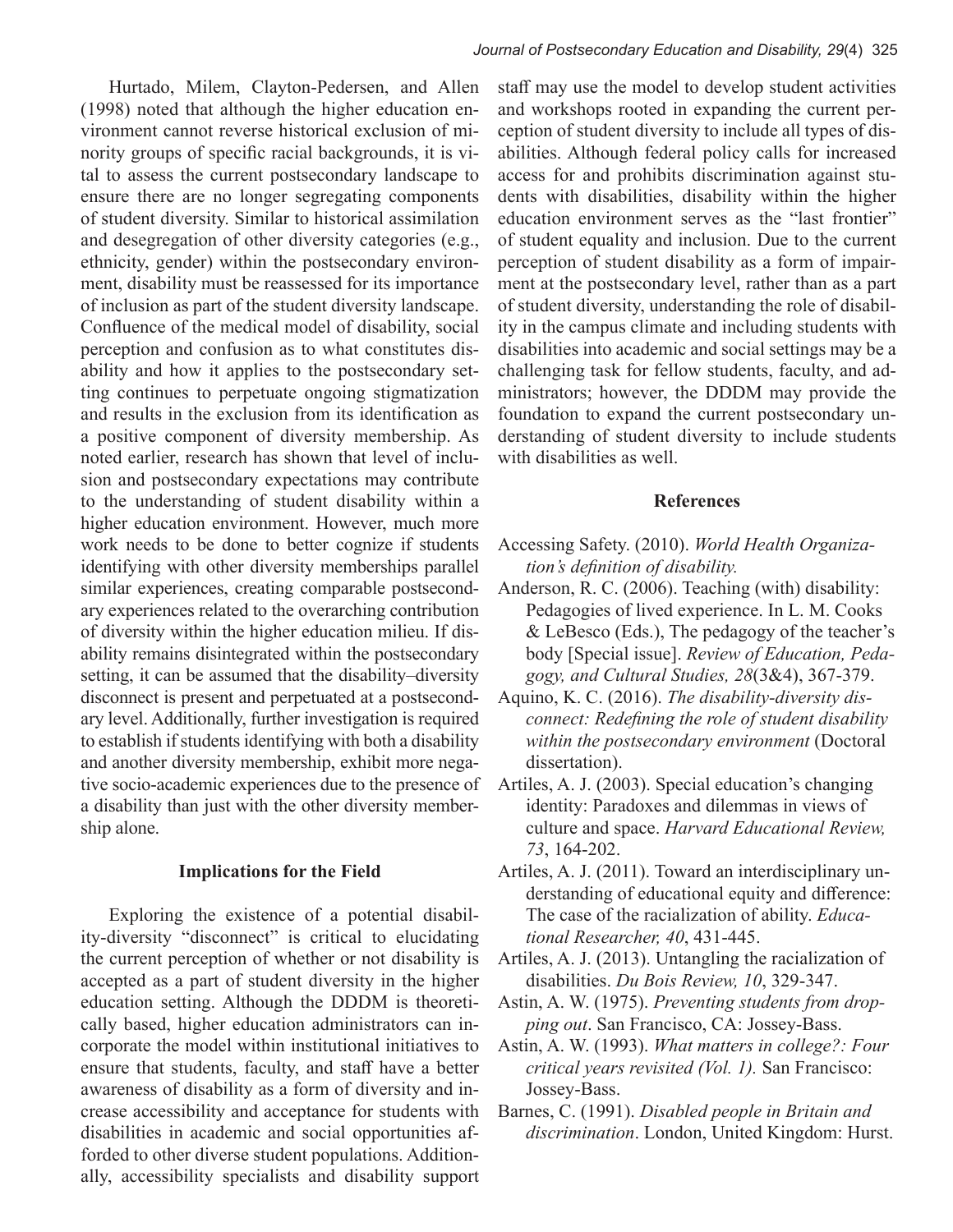- Barnes, C. (2006). Disability, higher education and inclusive society. *British Journal of Sociology of Education, 28*(1), 135-145.
- Berry, J. W. (1997). Immigration, acculturation, and adaptation. *Applied Psychology: An International Review, 46*(1), 5-69.
- Brockelman, K. F., Chadsey, J. G., & Loeb, J. W. (2006). Faculty perceptions of university students with psychiatric disabilities. *Psychiatric Rehabilitation Journal, 30*(1), 23-30.
- Cabrera, N. L. (2012). Exposing whiteness in higher education: White male college students minimizing racism, claiming victimization, and recreating white supremacy. *Race, Ethnicity and Education, 17*(1), 30-55.
- Centers for Disease Control and Prevention. (2014). *Types of disabilities*.
- Clark, M. H., Middleton, S. C., Nguyen, D., & Zwick, L. K. (2014). Mediating relations between academic motivation, academic integration, and academic performance. *Learning and Individual Differences, 33*, 30-38.
- Clayton, M. (2012). On widening participation in higher education through positive discrimination. *Journal of Philosophy of Education, 46*, 414- 431.
- Cole, E. R. (2009). Intersectionality and research in psychology. *American Psychologist, 64*, 170- 180.
- Crenshaw, K. (1989). Demarginalizing the intersection of race and sex: A Black feminist critique of antidiscrimination doctrine, feminist theory and antiracist politics. *University Of Chicago Legal Forum*, 139-167.
- Crenshaw, K. (1991). Mapping the margins: Intersectionality, identity politics, and violence against women of color. *Stanford Law Review, 43*, 1241-1299.
- Darling, R. B. (2013). *Disability and identity: Negotiating self in a changing society*. Boulder, CO: Lynne Rienner Publishers.
- Davis, L. J. (2011, September 25). Why is disability missing from the discourse on diversity. *The Chronicle of Higher Education*.
- Devlieger, P. J., Albrecht, G. L., & Hertz, M. (2007). The production of disability culture among young African–American men. *Social Science & Medicine, 64*, 1948-1959.
- Disabled World. (2014). *Disability information: Disability diversity*.
- Dudley-Marling, C. (2004). The social construction of learning disabilities. *Journal of Learning Disabilities, 37*, 482-489.
- Erevelles, N., & Minear, A. (2010). Unspeaking offenses: Untangling race and disability in discourses of intersectionality. *Journal of Literacy & Cultural Disability Studies, 4*, 127-146.
- Garcia, S. B., & Ortiz, A. A. (2013). Intersectionality as a framework for transformative research in special education. *Multiple Voices for Ethnically Diverse Exceptional Learners, 13*, 32-47.
- Garrison-Wade, D. F. (2012). Listening to their voices: Factors that inhibit or enhance postsecondary outcomes for students' with disabilities. I*nternational Journal of Special Education, 27*, 113-125.
- Getzel, E. E. (2008). Addressing the persistence and retention of students with disabilities in higher education: Incorporating key strategies and supports on campus. *Exceptionality, 16*, 207-219.
- Gilson, S. F., DePoy, E., & MacDuffie, H. (2002). Disability and social work education: A multitheoretical approach. In S.F. Gilson, E. Depoy, H. MacDuffie, & K. Meyershon (Eds.), *Integrating disability content in social work education: A curriculum resource* (pp. 1-14). Alexandria, VA: Council on Social Work Education.
- Green, S. E. (2007). Components of perceived stigma and perceptions of well-being among university students with and without disability experience. *Health Sociology Review, 1*6, 328-340.
- Grigal, M., Hart, D., & Weir, C. (2012). A survey of postsecondary education programs for students with intellectual disabilities in the United States. *Journal of Policy and Practice in Intellectual Disabilities, 9*, 223-233.
- Hadley, W. M. (2009). The transition and adjustment of first-year students with specific learning disabilities: A longitudinal study. *Journal of College Orientation and Transition, 17*(1), 31-44.
- Hadley, W. M. (2011). College students with disabilities: A student development perspective. *New Directions for Higher Education, 154*, 77-81.
- Haeger, H. A. (2011). At the intersection of class and disability: The impact of forms of capital on college access and success for students with learning disabilities. *The University of Arizona Campus Repository*.
- Hahn, H. (1983). Paternalism and public policy. *Society, 20*, 36-46.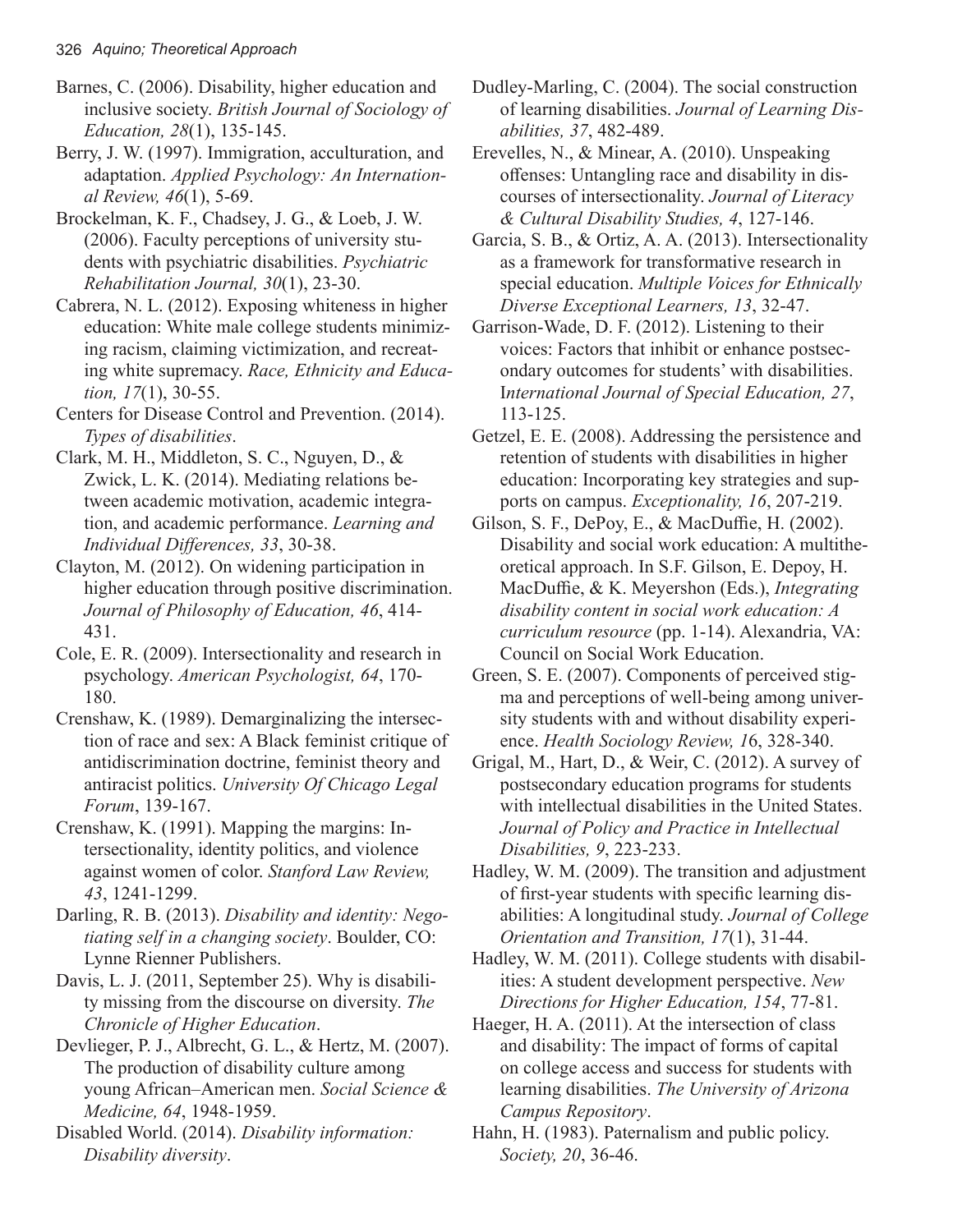Hahn, H. (1985). Changing perceptions of disability and the future of rehabilitation. In L. G. Pearlman & G. F. Austin (Eds.), *Societal influences in rehabilitation planning: A blueprint for the 21st century* (pp. 53-64). Alexandria, VA: National Rehabilitation Association.

Hahn, H. (1986). Disability and the urban environment: A perspective on Los Angeles. *Society and Space, 4*, 273-288.

Hahn, H. (1987). Civil rights for disabled Americans: The foundations of a political agenda. In A. Gartner & T. Joe (Eds.), *Images of disabilities/ Disabling images* (pp. 181-203). New York: Praeger.

Hahn, H. (1996). Antidiscrimination laws and social research on disability: The minority group perspective. *Behavioral Sciences and the Law, 14*, 41-59.

Hancock, A. (2007). Intersectionality as a normative and empirical paradigm. *Politics & Gender,* 3, 248-254.

Hays, P. A. (2008). *Addressing cultural complexities in practice: Assessment, diagnosis, and therapy.* Washington, DC: American Psychological Association.

Hergenrather, K.., & Rhodes, S. (2007). Exploring undergraduate student attitudes toward persons with disabilities application of the disability social relationship scale. *Rehabilitation Counseling Bulletin, 50*(2), 66-75.

Herrick, S. J. (2011). *Postsecondary students with disabilities: Predictors of adaptation to college* (Doctoral dissertation). The Pennsylvania State University, State College, PA.

Hirschmann, N. J. (2013). Disability, feminism, and intersectionality: A critical approach. *Radical Philosophy Review, 16*, 649-662.

Holloway, S. (2001). The experience of higher education from the perspective of disabled students. *Disability & Society, 16*, 597-615.

Huger, M. S. (2011). Fostering a disability-friendly institutional climate. *New Directions for Student Services*, 134, 3-11.

Hurtado, S., Alvarado, A. R., & Guillermo-Wann, C. (2015). Thinking about race: The salience of racial identity at two- and four-year colleges and the climate for diversity. *Journal of Higher Education, 86*(1), 127-155.

Hurtado, S., & Carter, D. F. (1997). Effects of college transition and perceptions of the campus racial climate on Latino college students' sense of belonging. *Sociology of Education, 70*, 324-245. Hurtado, S., Milem, J. F., Clayton-Pedersen, A. R., & Allen, W. R. (1998). Enhancing campus climates for racial/ ethnic diversity: Educational policy and practice. *The Review of Higher Education, 21*, 279-302.

Jones, S. R., & McEwen, M. K. (2000). A conceptual model of multiple dimensions of identity. *Journal of College Student Development, 41*, 405-414.

King, K. A. (2009). A review of programs that promote higher education access for underrepresented students. *Journal of Diversity in Higher Education, 2*(1), 1-15.

Knis-Matthews, L., Bokara, J., DeMeo, L., Lepore, N., & Mavus, L. (2007). The meaning of higher education for people diagnosed with a mental illness: Four students share their experiences. *Psychiatric Rehabilitation Journal, 31*, 107-114.

Kurth, N., & Mellard, D. (2006). Student Perceptions of the Accommodation Process in Postsecondary Education. *Journal of Postsecondary Education and Disability, 19*, 71-84.

Landsman, G. (2005). Mothers and models of disability. *Journal of Medical Humanities, 26*, 121- 139.

Lechtenberger, D., Barnard-Brak, L., Sokolosky, S., & McCrary, D. (2012). Using Wraparound to Support Students with Developmental Disabilities in Higher Education. *College Student Journal, 46*, 856-866.

Linton, S. (1998). *Claiming disability*. New York; New York University Press.

Lovett, B. J., & Lewandowski, L. J. (2006). Gifted students with learning disabilities: Who are they? *Journal of Learning Disabilities 39*, 515–27.

May, C. (2012). An investigation of attitude change in inclusive college classes indicating young adults with an intellectual disability. *Journal of Policy and Practice in Intellectual Disabilities, 9*, 240- 246.

May, B., & LaMont, E. (2014). Rethinking learning disabilities in the college classroom: A multicultural perspective. *Social Work Education: The International Journal, 33*, 959-975.

May, A. L., & Stone, C. A. (2010). Stereotypes of individuals with learning disabilities: Views of college students with and without learning disabilities. *Journal of Learning Disabilities, 43*, 483-499.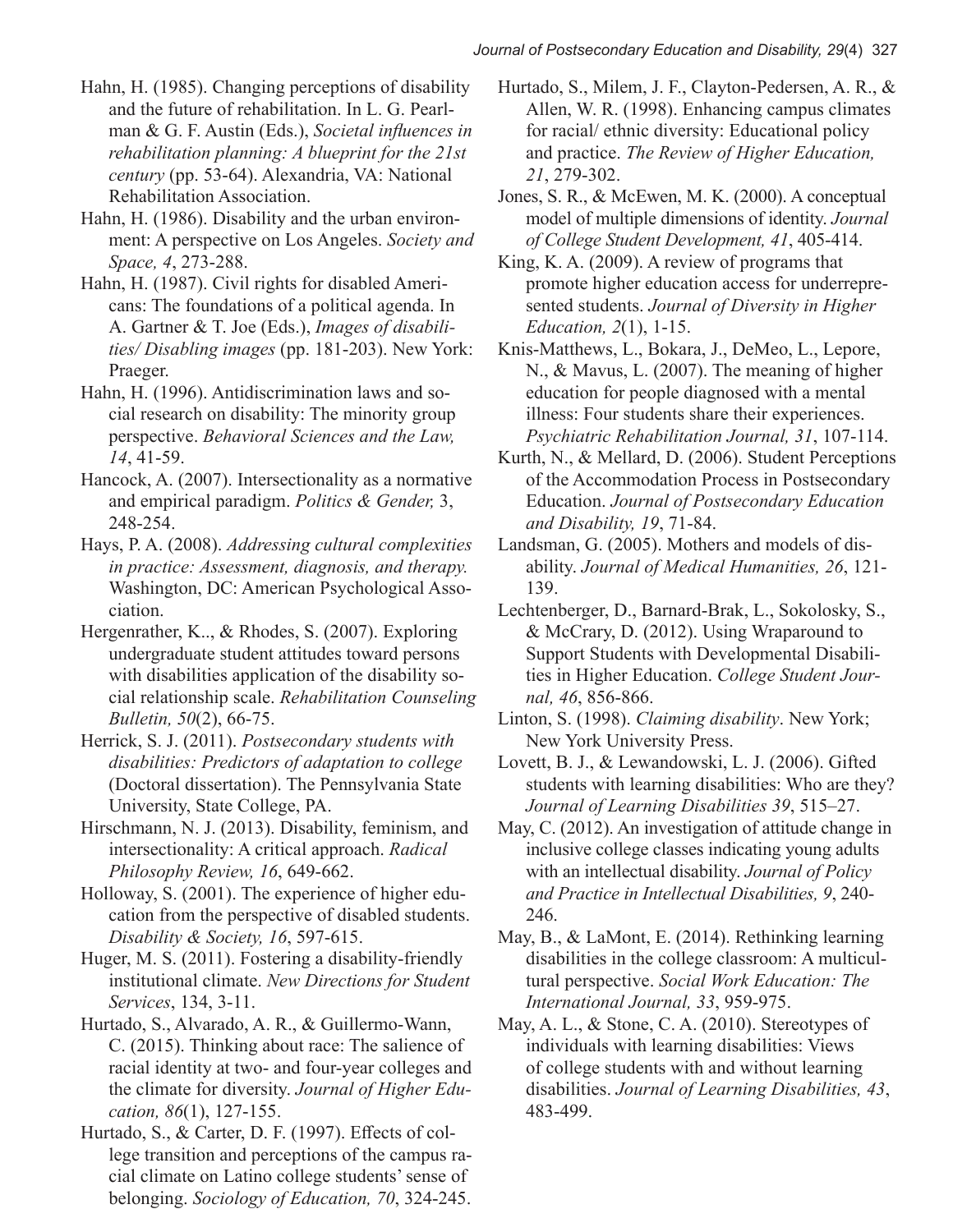Mereish, E. H. (2012). The intersectional invisibility of race and disability status: An exploratory study of health and discrimination facing Asian Americans with disabilities. *Ethnicity and Inequalities in Health and Social Care, 5*(2), 52-60.

McCune, P. (2001, May). What do disabilities have to do with diversity? *About Campus, 6*(2), 5-12.

Miller, P., Parker, S., & Fillinson, S. (2004). *Disablism: How to tackle the last prejudice*. Demos.

Milsom, A., & Hartley, M. T. (2005). Assisting students with learning disabilities transitioning to college: What school counselors should know. *Professional School Counseling, 8*, 436-441.

Oliver, M. (1990). *The politics of disablement*. Basingstoke, United Kingdom: MacMillan.

Oliver, M. (1996). *Understanding disability. From theory to practice.* London: Macmillan Press.

Oliver, M., & Barnes, C. (1993). Discrimination, disability, and welfare: From needs to right. In D. Swain, V. Finkelstein, S. French, & M. Oliver (Eds.), *Disabling barriers, enabling environments* (pp. 267-277), London, United Kingdom: Sage.

Olkin, R. (2002). Could you hold the door for me? Including disability in diversity. *Cultural Diversity & Ethnic Minority Psychology, 8*, 130-137.

Olkin, R. (2016). Disability as a dimension of diversity. In K. Olson, R. A. Young, & I. Z. Schultz (Eds.), *Handbook of qualitative health research for evidence-based practice* (pp. 391-410). Springer: New York.

Olney, M. F., & Brockelman, K. F. (2003). Out of the disability closet: Strategic use of perception management by university students with disabilities. *Disability & Society, 18*, 35-50.

Olney, M. F., & Kim, A. (2001). Beyond adjustment: Integration of cognitive disability into identity. *Disability & Society, 16*, 563-583.

Ong-Dean, C. (2005). Reconsidering the social location of the medical model: An examination of disability in parenting literature. *Journal of Medical Humanities, 26*(2/3), 141-158.

Pan, W., Guo, S., Alikonis, C., & Bai, H. (2008). Do intervention programs assist students to success in college? A multilevel longitudinal study. *College Student Journal, 42*, 90–98.

Pascarella, E. T., & Terenzini, P. T. (1980). Predicting freshman persistence and voluntary dropout decisions from a theoretical model. *The Journal of Higher Education, 51*, 60–75.

Purdie-Vaughns, V., & Eibach, R. P. (2008). Intersectional invisibility. *Sex Roles, 59*, 377-391.

Quick, D., Lehmann, J., & Deniston, T. (2003). Opening doors for students with disabilities on community college campuses: What have we learned? What do we still need to know? *Community College Journal of Research & Practice, 27,* 815-827.

Raue, K., & Lewis, L. (2011). *Students with disabilities at degree-granting postsecondary institutions* (NCES 011–018). Washington, DC: U.S. Government Printing Office.

Ryan, J. (2007). Learning disabilities in Australian universities: Hidden, ignored, and unwelcome. *Journal of Learning Disabilities, 40*, 436-442.

Schlemper, M. B., & Monk, J. (2011). Discourses on 'diversity': Perspectives from graduate programs in geography in the United States. *Journal of Geography in Higher Education, 35,* 23-46.

Shackelford, A. L. (2009). Documenting the needs of student veterans with disabilities: Intersection roadblocks, solutions, and legal realities. *Journal of Postsecondary Education and Disability, 2*2(1), 36-42.

Shakespeare, T. (2006). *Disability rights and wrongs*. New York: Routledge.

Shallish, L. (2015). "Just how much diversity will the law permit?": The Americans with Disability Act, diversity, and disability in higher education. *Disability Studies Quarterly, 35*(3), 8.

Shapiro, J. P. (1993). *No pity: People with disabilities forging a new civil rights movement.* New York: Times Books.

Shaw, L. R., Chan, F., & McMahon, B. T. (2012). Intersectionality and disability harassment: the interactive effects of disability, race, age, and gender. *Rehabilitation Counseling Bulletin, 55*(2), 82-91.

Stanley, S. K., Buenavista, T., Masequesmay, G., & Uba, L. (2013). Enabling conversations: Critical pedagogy and the intersections of race and disability studies. *Amerasia Journal, 39*(1), 75-82.

Sue, D. W. (2010). Reflections and observations of persistence and memory: A collection of essays on diversity. In S. J. Hill & A. E. Hinton (Eds.). pp. 7-10. *Persistence and Memory.* Susquehanna: Selinsgrove, Pennsylvania.

Swift, J. (2013). Racial hatred and higher education. *Journal of Blacks in Higher Education*.

Tinto, V. (1975). Dropouts from higher education: A theoretical synthesis of recent literature. *A Review of Educational Research, 45*, 89-125.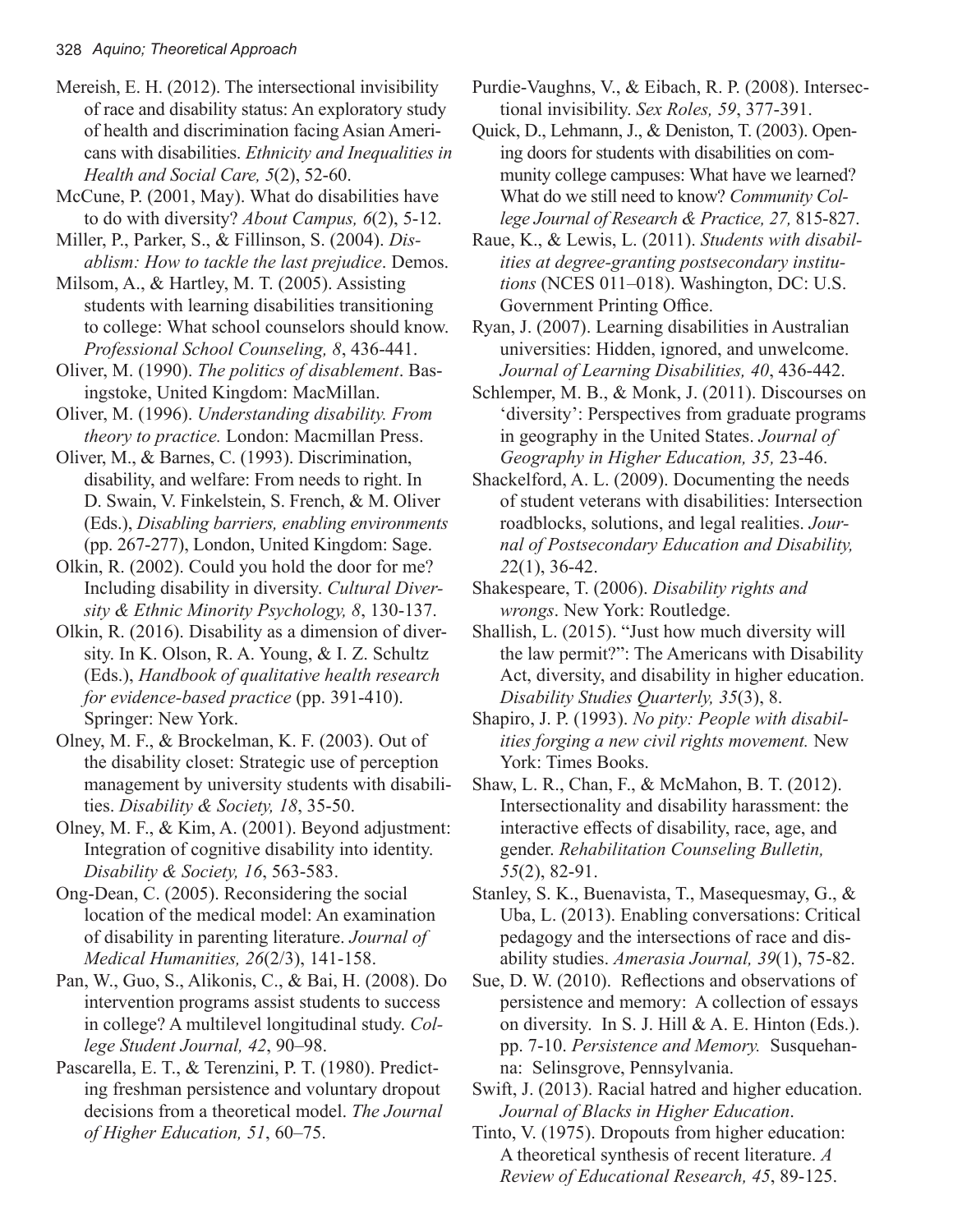*Journal of Postsecondary Education and Disability, 29*(4) 329

Trammell, J. (2009). Postsecondary students and disability stigma: Development of the postsecondary student survey of disability-related stigma (PSSDS). *Journal of Postsecondary Education and Disability, 22*, 106-116.

Troiano, P. F. (2003). College students and learning disability: Elements of self-style. *Journal of College Student Development, 4*, 404-419.

Ullah, H., & Wilson, M.A. (2007). Students' academic success and its association to student involvement with learning and relationships with faculty and peers. *College Student Journal, 41*, 1192–1202.

United States Department of Education, National Center for Education Statistics. (2013). *Digest of Education Statistics, 2012* (NCES 2014-015), Table 269.

United States Census Bureau. (2010). *Profile America Facts: 20th Anniversary of Americans with Disabilities Act.*

Wagner, M., Newman, L., Cameto, R. & Levine, P. (2005). *Changes over time in the early postschool outcomes of youth with disabilities: A report of findings from the national longitudinal transition study (NLTS) and the national longitudinal transition study-2 (NLTS2)*. Menlo Park, CA: SRI International.

Walker, D. K. (2008). Minority and non-minority students with disabilities in higher education: Are current university policies meeting their needs? (Doctoral dissertation). *ProQuest.* (337955)

Watermeyer, B. (2013). *Towards a contextual psychology of disablism.* New York: Routledge.

Waterstone, M. E., & Stein, M. A. (2008). *Disabling prejudice.* Nw. UL Rev., 102, 1351.

Wax, A. (2014). Putting the "ability" back into "disability". *Industrial and Organizational Psychology: Perspectives on Science and Practice, 7,* 253-255.

Wilson, K., Getzel, E., & Brown, T. (2000). Enhancing the postsecondary campus climate for students with disabilities. *Journal of Vocational Rehabilitation, 14*, 37-50.

World Health Organization. (1980). International classification of impairments, disabilities, and handicaps: a manual of classification relating to the consequences of disease, published in accordance with resolution WHA29. 35 of the Twenty-ninth World Health Assembly, May 1976.

World Health Organization. (2011). *World Report on Disability.*

World Health Organization. (2013). *Disability and health*.

## **About the Author**

Katherine C. Aquino received her B.S. in psychology from Fordham University, M.A. in school psychology from Georgian Court University, and Ph.D. in Higher Education Leadership, Management, and Policy from Seton Hall University. She is an adjunct professor and program specialist for accreditation and assessment at New Jersey City University. Her research interests include students' socio-academic transitioning into and throughout postsecondary education for students with disabilities. She can be reached by email at: katherineaquino@gmail.com.